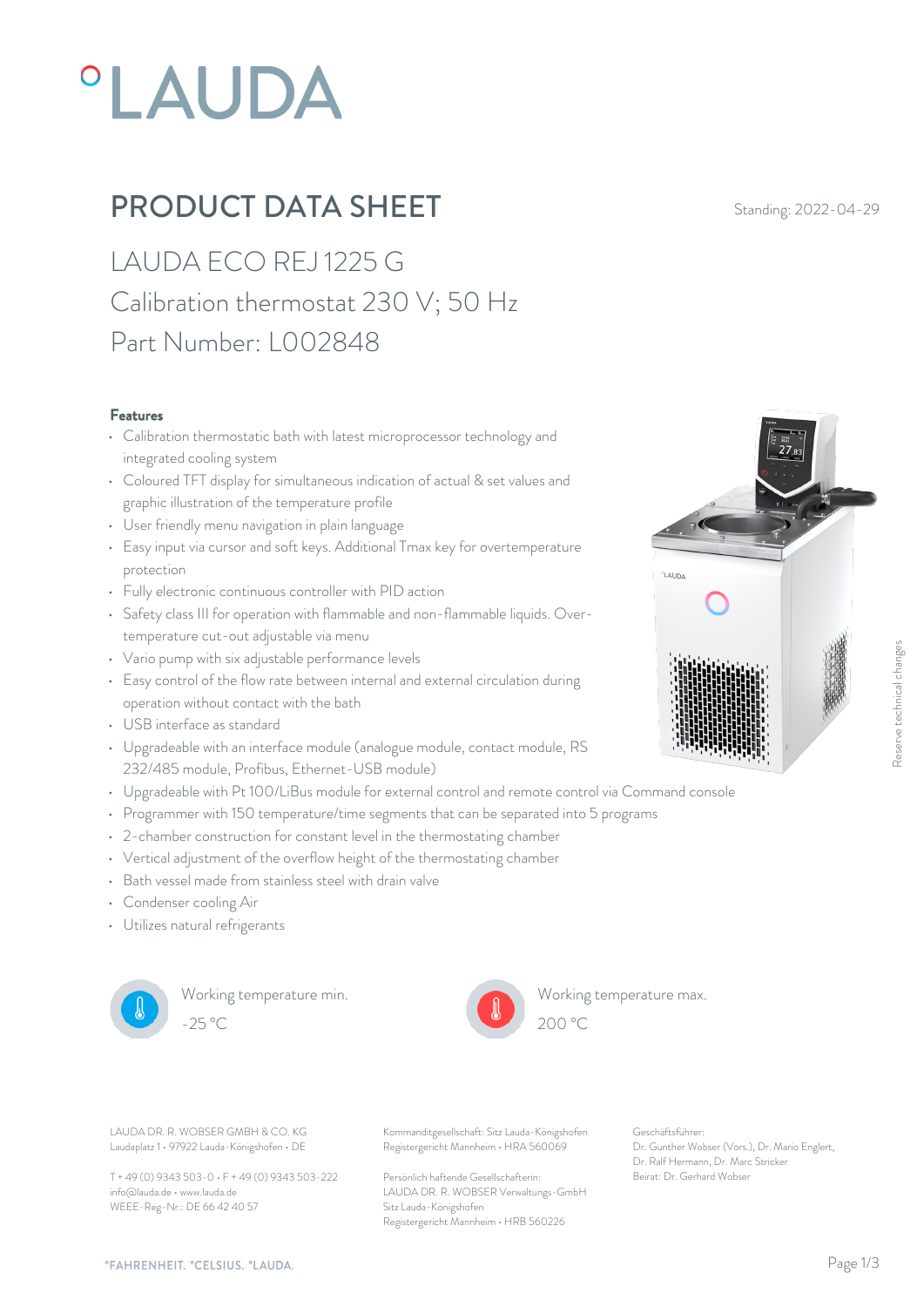## *°LAUDA*

## PRODUCT DATA SHEET Standing: 2022-04-29

LAUDA ECO REJ 1225 G Calibration thermostat 230 V; 50 Hz Part Number: L002848

#### Technical Features

| Working temperature range  | $-25200 °C$                           |       |
|----------------------------|---------------------------------------|-------|
| Ambient temperature range  | 540 °C                                |       |
| Heater power max.          | 2.6 kW                                |       |
| Power consumption max.     | 2.9 kW                                |       |
| Current max.               | 13A                                   |       |
| Bath volume min. / max.    | 9.3/12.0 L                            |       |
| Size of bath (ØxH)         | 150 x 200 mm                          |       |
| Overall dimensions (WxDxH) | $250 \times 435 \times 624$ mm        |       |
| Weight                     | 32 kg                                 |       |
| Power supply               | 230 V; 50 Hz                          |       |
| Power plug                 | Power cord with angled plug (CEE7/7)  | Terlo |
| Refrigerant stage 1        | R-290 (GWP 3); 0.033 kg; 0.0 t CO2-eq |       |

| Power supply                                                                     |                                                 | 230 V; 50 Hz                                                                           | Power cord with angled plug (CEE7/7)<br>R-290 (GWP 3); 0.033 kg; 0.0 t CO2-eq                             |                           |
|----------------------------------------------------------------------------------|-------------------------------------------------|----------------------------------------------------------------------------------------|-----------------------------------------------------------------------------------------------------------|---------------------------|
| Power plug                                                                       |                                                 |                                                                                        |                                                                                                           |                           |
| Refrigerant stage 1                                                              |                                                 |                                                                                        |                                                                                                           |                           |
|                                                                                  |                                                 |                                                                                        |                                                                                                           | Reserve technical changes |
| Temperature                                                                      | Pump stage                                      | Heat transfer liquid                                                                   | Cooling Capacity 50 Hz                                                                                    |                           |
| 20 °C                                                                            | 2                                               | Ethanol                                                                                | 0.3 kW                                                                                                    |                           |
| $0^{\circ}$ C                                                                    | $\overline{2}$                                  | Ethanol                                                                                | $0.24$ kW                                                                                                 |                           |
| $-20 °C$                                                                         | $\sqrt{2}$                                      | Ethanol                                                                                | 0.09 kW                                                                                                   |                           |
| $-25^{\circ}$ C                                                                  | $\overline{2}$                                  | Ethanol                                                                                | $0.04$ kW                                                                                                 |                           |
| <b>Standard accessories</b><br>• 2 screw caps, 2 closing plugs                   |                                                 |                                                                                        |                                                                                                           |                           |
|                                                                                  |                                                 |                                                                                        |                                                                                                           |                           |
| LAUDA DR. R. WOBSER GMBH & CO. KG<br>Laudaplatz 1 · 97922 Lauda-Königshofen · DE |                                                 | Kommanditgesellschaft: Sitz Lauda-Königshofen<br>Registergericht Mannheim · HRA 560069 | Geschäftsführer:<br>Dr. Gunther Wobser (Vors.), Dr. Mario Englert,<br>Dr. Ralf Hermann, Dr. Marc Stricker |                           |
|                                                                                  | T + 49 (0) 9343 503-0 · F + 49 (0) 9343 503-222 | Persönlich haftende Gesellschafterin:                                                  | Beirat: Dr. Gerhard Wobser                                                                                |                           |

#### Standard accessories

T + 49 (0) 9343 503-0 • F + 49 (0) 9343 503-222 info@lauda.de • www.lauda.de WEEE-Reg-Nr.: DE 66 42 40 57

> Persönlich haftende Gesellschafterin: Beirat: Dr. Gerhard Wobser LAUDA DR. R. WOBSER Verwaltungs-GmbH Sitz Lauda-Königshofen Registergericht Mannheim • HRB 560226

Geschäftsführer: Dr. Gunther Wobser (Vors.), Dr. Mario Englert, Dr. Ralf Hermann, Dr. Marc Stricker